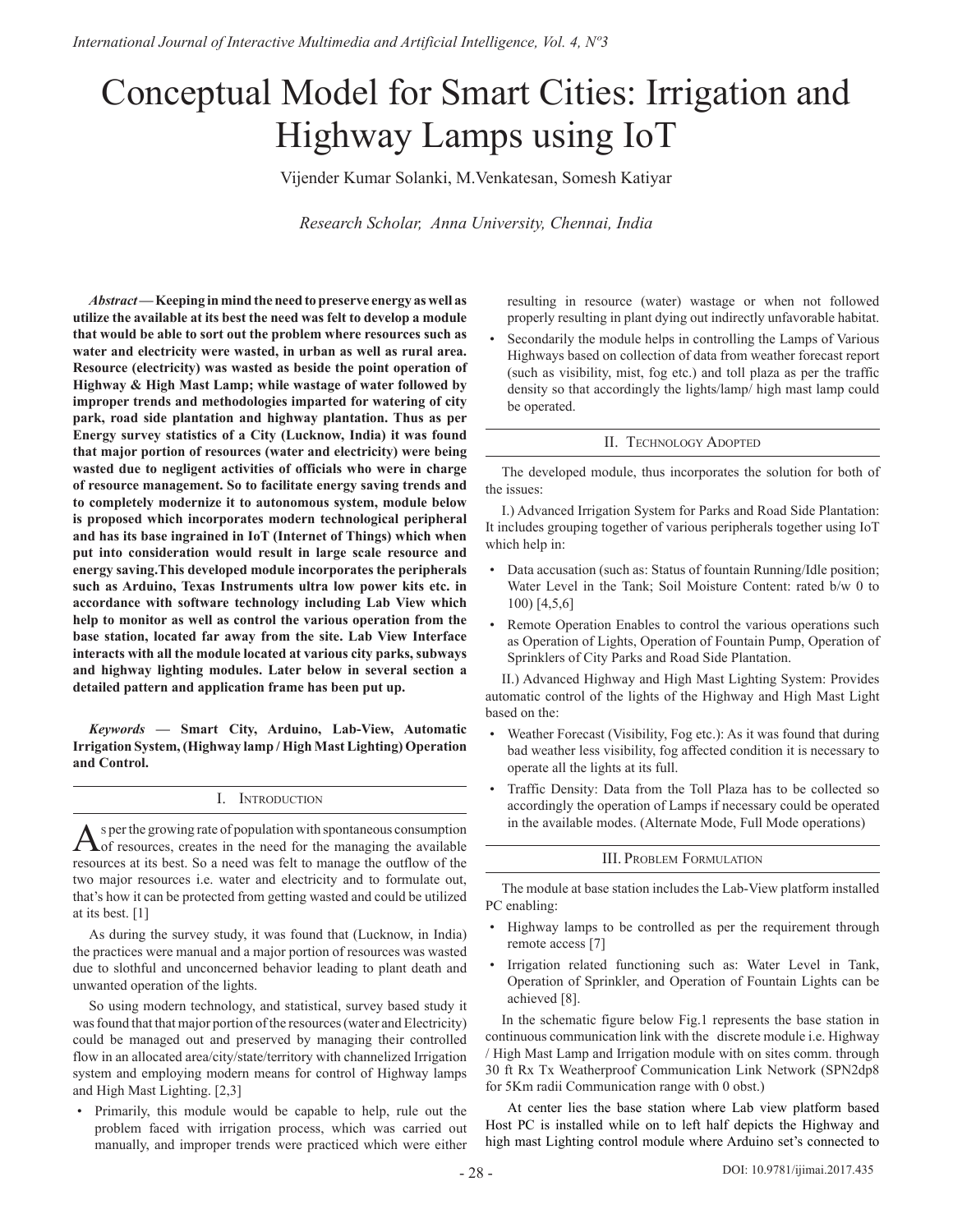

Fig. 1. Working Module describing the concept of interlink network and peripherals of Advanced Highway and Irrigation System in Smart City

sensor for feedback are inter-connected through GSM link via (SIM com900A module for Indian telecom) and giving resultant feed up to weatherproof TX. Whereas on to right-half irrigation module with sub-discrete peripheral such as Water level Indicator, Soil moisture detection, Fountain operator, and fountain light operator connected for data exchange to Arduino mega 2560 and then to weather proof TX end to base Rx end.

# IV. Advanced Highway and High Mast Lighting

**Problem Observed**: Over the course of time it was observed that much of the energy was wasted as these highly energy rated lamps remained to "ON" state, being in operation, although there was no requirement, this was the result of negligence of officials/engineers incharge of controlling the operation.



Fig 2. A layout of current employed system as per for installation of High Mast Lighting and Highway lamps.

Thus as a measure of substitute to existing system (as solution) module is proposed that is completely automatic and highly efficient. This would help to prevent the losses, will help in better saving and optimal utilization of resources. [9,10,11]. Fig. 2 depicts current trends of a city installed with manually controlled Highway and High Mast Lights. Fig3. Presents IOT based solution using Lab view as a running base platform to manage the lighting system of Highways as per the following aspect into consideration:

# User end Software Controlled

- Visibility on the road
- Traffic density on the road

In this at base station a trained operator or engineer controls the

light as per stats and data from live footages as per the traffic density ratio.

• Autonomous via software control

In this mode data from servers of toll plaza and weather forecast are considered and as per initialized threshold value the respective light are operated, complete activity being autonomous.



Fig 3. Lab View VI Module for Controlling of Highway Lamp's ( can be controlled Manually through switching from Base Station as per the data received from Toll Plaza , and weather forecast report) (simulation based result).

V. Operational Framework

Requirement:

• Data from the Toll Plaza [12,13]

Data from the toll plaza is collected through server based channels at the Smart City and Security base station, where a systematic study is carried out about the traffic density on that particular Highway.

Data from weather Forecast[14]

Weather forecast data is required for the keeping in the record of the weather as well as the visibility, that depends on rain, fog, mist etc.

• Arduino Kit:

Build type: Arduino UNO

Purpose: Receive the signal form sensors such as Moisture detector or water level indicator and transfer the data to GSM module for transmission to Smart City baseStation [15,16,17]

Work Type: It performs both digital as well as analog collection of data and develop digital codes and results that can be manipulated and transferred or recorded.

• Weatherproof 300 ft. TX. Kit for video Link [18,19]

Purpose: Long range Video System, Birthing and Livestock Footage (transmission Type)

Work Type: (a.) Real time footage capture (b.) Digitalization (Encoding) for Easy Transmission

• Weatherproof 300 ft. RX. Kit for video Link [20]

Purpose: Long range Video System, Birthing and Livestock Footage (Receiving Type)

Work Type: (a.) Real time footage, receiving (b.) Decoding of receiving Data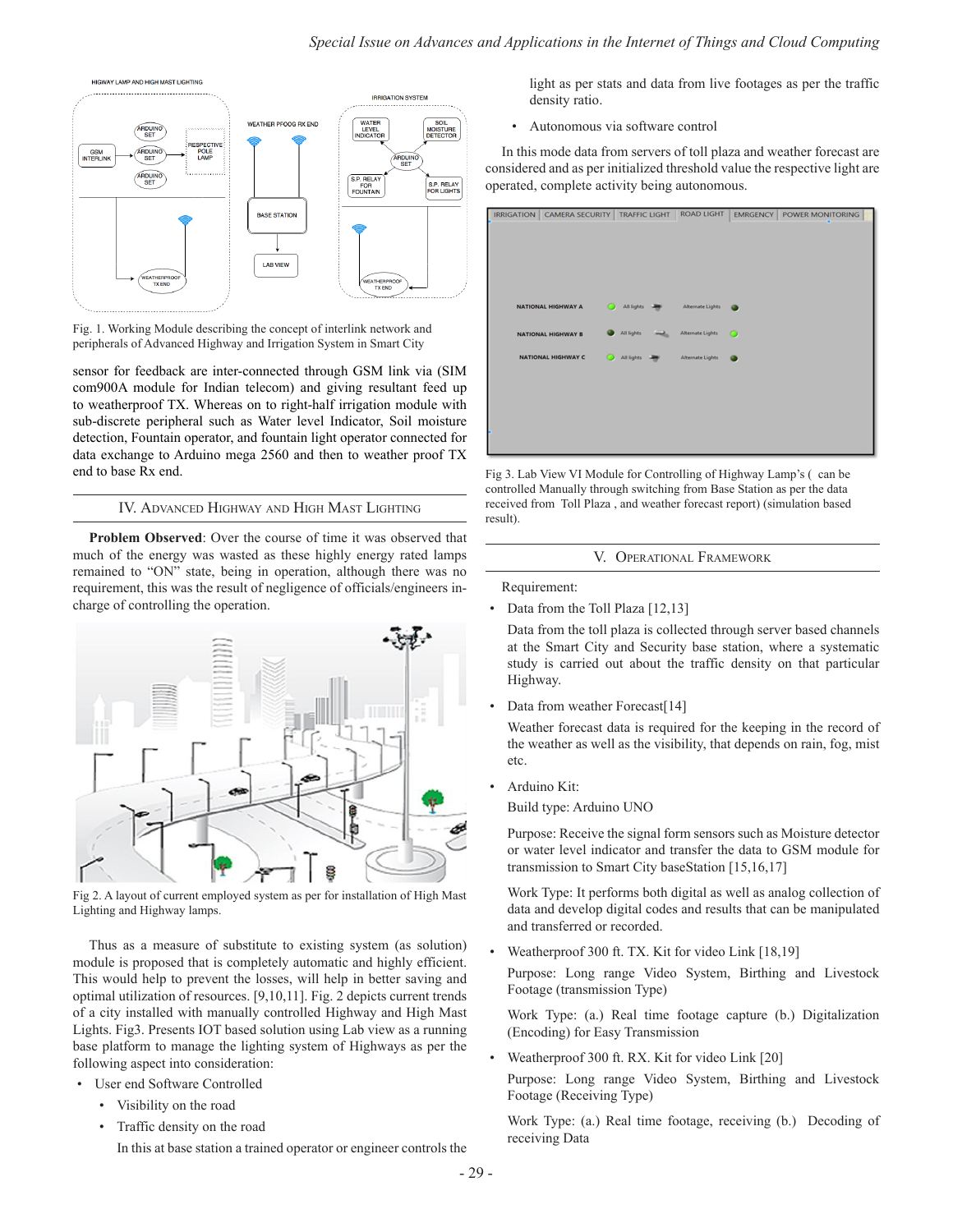# VI. IRRIGATION SYSTEM

In order proper maintain lush green plants / trees in smart city have to be watered regularly, i.e. watering of fields of city parks and road side plants. Earlier practices involved either water channeling or manual irrigation, thus when proper care is not undertaken or not properly practiced leading to plant death. Apart from this manually operating water pumps for tank filling and sprinkler operation led to water as well as electrical energy wastage as beyond the need operation. [21]

This IOT based module enables to maintain the well suited condition for the plants so that, they can grow at best to provide in shed and also maintain the natural beauty. [22,23]

The moisture content in the soil can easily be measured using the Soil Hygrometer Detection Module, which is buried in the soil and gives the continuous reading. As per the plant requirement the operation of sprinkler can be operated manually or automatically obtain the required results and maintain the best suitable condition for growth of plants. And for maintaining proper level of water in water tanks water level indicators are being employed to maintain the subsequent water for irrigation purpose. [24,25]



Fig 4:Lab View VI Module for Advanced Irrigation System help to control as well as for Data Accusation of Water Tank Level, Operate Sprinkler, Fountain and Fountain Lights.

Fig. 4 depicts the Lab View module for various condition such as:

- Control and status of water sprinkler
- Soil moisture level at time of sprinkler operation (rated 1% 100  $\frac{0}{0}$
- Control and status of water pump
- Control and status of fountain pump
- Control and status of fountain lights
- Amount of water level in heavy capacity water tank

VII. Operational Framework

- Requirement:
- Soil Moisture Detector:
- Build Type: PIC Atmel Based

Purpose: To collect the data about the moisture content of the soil Work Type: The results are obtained in form of resistance, between two electrodes giving the conductivity

lesser the moisture: more the resistance

more the moisture: more the conductivity

• Arduino Kit:

Build type: Arduino UNO

Purpose: Receive the signal form sensors such as Moisture detector or water level indicator and transfer the data to GSM module for transmission to Smart City base Station

Work Type: It performs both digital as well as analog collection of data and develop digital codes and results that can be manipulated and transferred or recorded.

Ñ Texas Instruments MSP430G2553:

Purpose: Ultra low power with booster pack plug in module, mainly for frequency decoding, serial interport , relay board power, segment display

• GSM Kit: (Rx and Tx)

Build Type: SIM 900 Module for Data TX and RX

Purpose: The digital data received form the Arduino has to be transmitted to base station of the Smart City and Security to operate the sprinkler located

Water Level indicator:

Build Type: SD512 Resistive (Non Corrosive)

Purpose: Water level is also a resistive type basically modeled to carry out and note down the capacity of the water tank.

• Relay Single Pole:

Build Type: JQC3F 5 Pin SPDT

Purpose: Controlling and Switching of Fountain Lights and Sprinkler

Fig 5. Depicts the simulation based operation of various pump set with indicator repressing overflow state and power status. In case of detection of high signal value either at over flow or at moisture level beyond threshold operation the relay card in Fig 6. Carries out the necessary operation i.e. to bring back the pump to OFF state. In other words, the relay card can be regarded as main functioning unit for operation of heavy motors. Below is simulation based study carried out with single relay to drive up a single motor. While implementing this circuit in practical use repeated number of relay cards have to be connected to drive each motor for desired purpose.



**OPERATION STATUS** 

Fig 5:Operation Status display (Real Time) installed at operating end.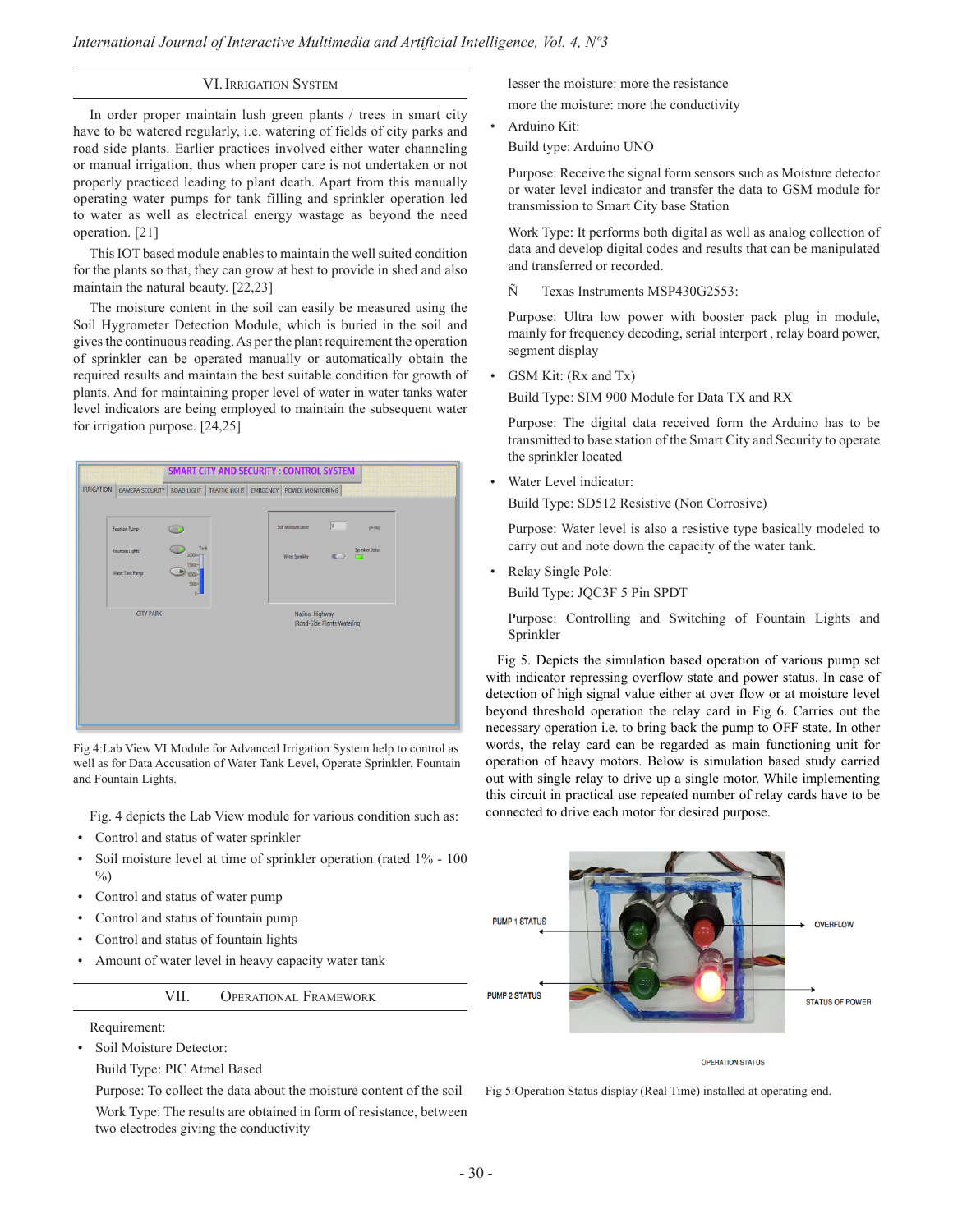

Fig. 6:Relay card for Driving Motor: for water pump set, and sprinkler operation.



Fig. 7: Master Card driver for Serial channel interface, relay card driving and peripheral operation.

While the min processing units where received signals from base station are received is decoded at master card shown in Fig. 7 which carries out necessary calculation as well as decoding of received data and serves the signal to relay card for specific motor operation.

# VIII. Future Work

The developed module has been tested on simulation and works well with android platform. But currently its pejorative to iOS platform due to intricacy involved. Apart from this future work is more focused toward maintaining the accuracy and precision for a particular task to be carried up. Such as detecting moisture in soil is limited because of limited analog pins in Arduino so future work would incorporate analogous sensor data collection and working on precision and accuracy.

The major achievement could be attained by modulating the signal frequency over a single band for high bit-rate data communication, using advanced data communication devices.

# IX. RESULT AND CONCLUSION

- After installation of the module to city better controllability of sprinkler's, tracking level of water and simultaneously operate the water pump could be successfully achieved which are being tested, and thus resources both water and electricity could be managed and saved unto a great extent.
- Apart from this major portion of electrical energy which was initially wasted as beyond the point operation of Highway lamps and High mast lamps would now be avoided and better safe and saving operation could be carried out.
- Data form both the sources are gathered up and studied both manually and technically and according to the comfort the lights can be operated.
- Table below depicts the study of operation of Highway lamps (Lab View VI software based simulation result) for Comparative study of the saving made after installation. The trends and values are as per weather condition (in Lucknow) 26.30 : 27.10 North latitude : : 80.30 : 81.13 East longitude (India). As per day pattern and natural light availability.

|            | <b>OLD</b><br><b>Installation</b> | Modern<br><b>Installation</b> | <b>Savings</b> |
|------------|-----------------------------------|-------------------------------|----------------|
| Jan        | 13 Hrs.                           | 9 Hrs.                        | 4 Hrs.         |
| Feb        | 12.5 Hrs.                         | 8 Hrs.                        | $4.5$ Hrs.     |
| May        | 10 Hrs.                           | 7 Hrs.                        | $3$ Hrs.       |
| July       | 9 Hrs.                            | 7 Hrs.                        | $2$ Hrs.       |
| Sep        | 8 Hrs.                            | 7 Hrs.                        | 1 Hrs.         |
| <b>Nov</b> | 9 Hrs.                            | 8 Hrs.                        | 1 Hrs.         |

#### TABLE I STUDY OF OPERATION HIGHWAY LAMPS

The graphical statics of the above Table 1 is Chart 1 which helps to comprehend it better.

Chart 1: Stats showing the difference if energy consumption or in words savings made after installation of the module, data to related chart form Table 1.



Table 2 here shows an outline of appliances installed, their wattage rating, and approx. consumption of Electric Power in a single day.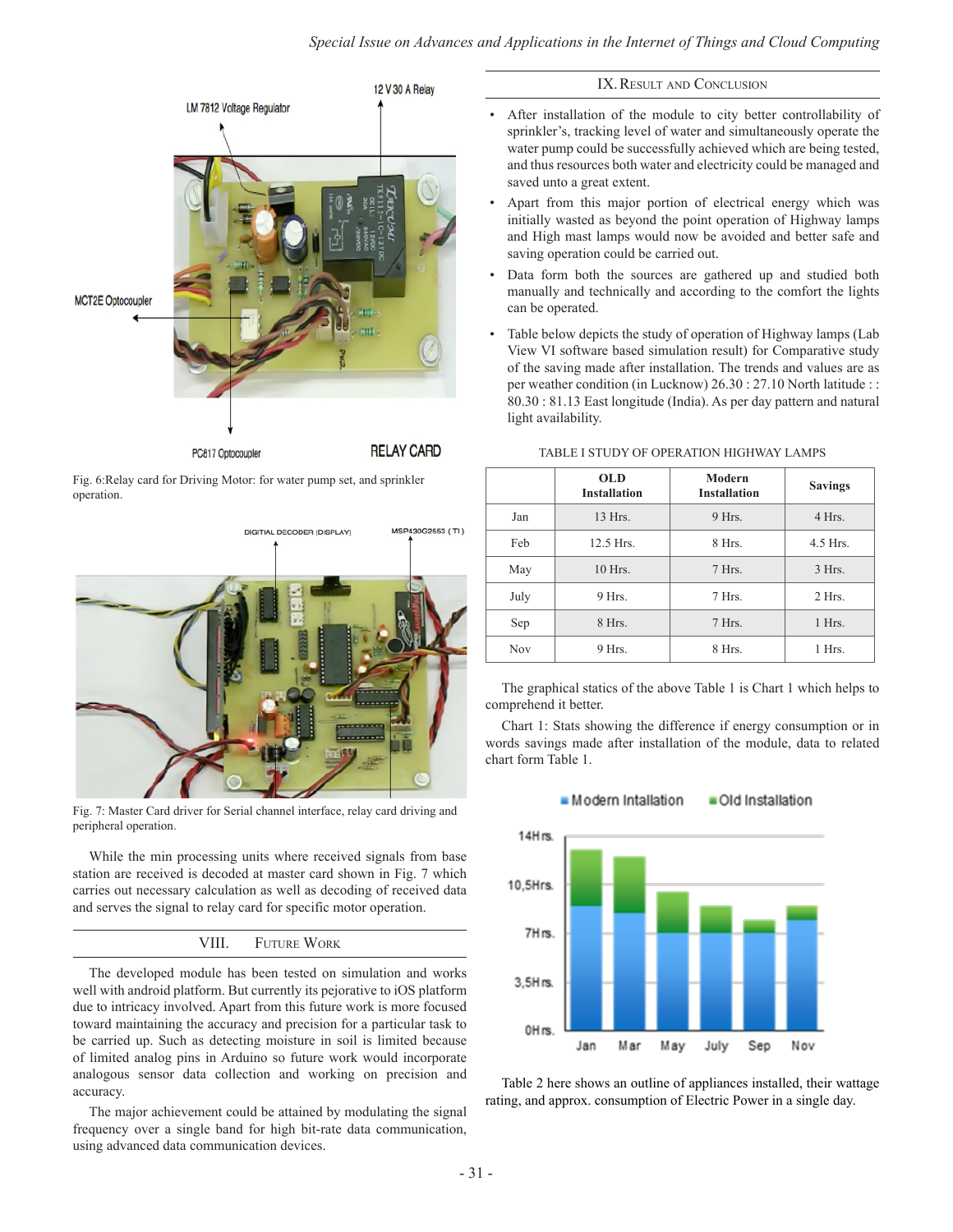TABLE II. OUTLINE OF APPLIANCES INSTALLED

| <b>Appliance</b>    | Wattage<br>rating(kW) | <b>Installation</b><br>(No.) | Hrs. of<br>Operation<br>(Hrs)            | Power<br>Consumption<br>(kWh) |
|---------------------|-----------------------|------------------------------|------------------------------------------|-------------------------------|
| Air<br>Conditioner  | 3.3                   | $\mathbf{1}$                 | 6<br>*Conditional                        | $3.3*6$<br>$=19.8$            |
| Ceiling<br>Fan      | 0.73                  | 5                            | 8<br>*Conditional                        | $0.73*5*8$<br>$=17.2$         |
| Florescent<br>Lamp  | 0.4                   | 7                            | $\overline{4}$<br>*Conditional)          | $0.4*28$<br>$=11.2$           |
| Geyser              | 1.2                   | 1                            | $-$ /<br>**Occasional                    |                               |
| Outdoor<br>Lamp     | 0.80                  | $\overline{2}$               | $\overline{\mathcal{A}}$<br>*Conditional | $0.8*8$<br>$=6.4$             |
| Garden<br>Lamp      | 0.6                   | 8                            | $-$ /<br>***Optional                     |                               |
| Garden<br>Sprinkler | 0.43                  | $\overline{2}$               | $\overline{2}$<br>***Optional            | $0.43*4$<br>$=1.72$           |
| Desktop<br>Computer | 0.145                 | 1                            | $\boldsymbol{8}$<br>*Conditional         | $0.145*8$<br>$=1.16$          |
| Fridge              | 0.433                 | 1                            | 9<br>*variable                           | $0.433*9$<br>$= 3.897$        |
| Total:              |                       |                              |                                          | 61.377 Units                  |

Hrs. of Operation:

\*Conditional: Appliance operation may vary, example is just mend to illustrate

\*\*Occasional: These appliances are not that frequent as others

\*\*\*Optional: These appliances/equipment's are not commonly installed in every home

Table 2 help us to comprehend that the saving made from data of table 1 and help to drive loads of domestic utility.

*Illustrative Example: Combining the data from Table 1 and Table 2 it can easily be comprehended that let say for a day in Jan per day saving made is of 4 Hrs. Now,*

*Taking case of 2 Km road having 22 Road Lamps of 500W (Model :Havells LHSH10050099 ) installed*

*So,* 

*No. of Lamps \* Wattage Rating \* No. Hrs of Operation = Power Consumption in Units* 

 *N \* W \* Hr = kWhr (Units)*

 $O_l$  22 \* 0.500W \* 13 = 143 kWh {old Installation  $O_l$ }

 $M_o$  22 \* 0.500W \* 9 = 99 kWh {modern installation  $M_o$ }

*Ol – Mo = 143-99 = 44kWh{saving made}*

 *: Since in table 2 on an avg. a domestic appliance utilizes (61.377 ~ 62) units per day from which 44 units can be supplied from savings made and thus their remains only 18 units to be met.*

Therefore, from above statics, savings made from operation Highway lamp and High mast lamp can be studied and compared to per day domestic utility to frame out savings. Thus if this system brought up and is employed it would definitely help to make enormous savings and serve out domestic users.

### **ACKNOWLEDGMENT**

The authors are extremely grateful to the reviewers whose comments have led to significant improvement in the quality of the paper.

## **REFERENCES**

- [1] Vijender Kumar .Solanki, M. Venkatesan, S. Katiyar, Vijay B. Semwal, P. Dewan, N. Dey 2016, 'Advanced Automated Module for Smart and Secure City', Elsevier: Procedia Computer Science, Vol. 78, Page 367-374.
- [2] A. Khattak, M. Pervez, Z. Jehad Sarkar, A. M. and Y. Lee, "Service Level Semantic Interoperability", *10th IEEE/IPSJ International Symposium On Applications And The Internet, Saint*, pp. 387-390.
- [3] P. Barnaghi, W. Wang, C. Henson and K. Taylor, "Semantics for the Internet of Things: Early Progress and Back to the Future", *International Journal on Semantic Web and Information Systems*, vol. 8, no. 1, 2012
- [4] L. Atzori, A. Iera and G. Morabito, "The internet of things: A survey", *Computer Networks*, vol. 54, no. 15, pp. 2787-2805, 2010.
- [5] M. Dohler, I. Vilajosana, X. Vilajosana and J. LLosa, *Barcelona Smart Cities Congress 2011*.
- [6] G. Flouris, D. Plexousakis and G Antoniou, "A Classification of Ontology Change", *The Poster Session of Semantic Web Applications and Perspectives (SWAP), 3rd Italian Semantic Web Workshop*
- [7] N. Bressan, L. Bazzaco, N. Bui, P. Casari, L. Vangelista and M. Zorzi, "The deployment of a Smart Monitoring System using Wireless Sensor and Actuator Networks", *Proc. of IEEE Smart Grid Comm 2010*.
- [8] C. E. A. Mulligan and M. Olsson, "Architectural implications of smart city business models: an evolutionary perspective", *IEEE Communications Magazine*, vol. 51, no. 6, pp. 80-85, 2013.
- [9] N. Walravens and P. Ballon, "Platform business models IoT-A consortium", *Mission-IoT-A: Internet of Things Architecture*.
- [10] H. Schaffers, N. Komninos, M. Pallot, B. Trousse, M. Nilsson and A. Oliveira, "Smart Cities and the Future Internet: Towar ds Cooperation Frameworks for Open Innovation", *The Future Internet, Lecture Notes in Computer Science*, vol. 6656, pp. 431-446, 2011.
- [11] D. Steinberg and S. Cheshire, "Zero Configuration Networking: The Definitive Guide", *O'Relly Media, Inc.*, 2005.
- [12] A. Narayanan and V. Shmatikov, "Robust De-anonymization of Large Sparse Datasats", *2008 IEEE Symposium on Security and Privacy (sp 2008). IEEE*, pp. 111-125.
- [13] Hussain M.J. Almohri, Danfeng (Daphne) Yao and Dennis Kafura, "Process Authentication For High System Assurance", *Ieee Transactions On Dependable And Secure Computing*, vol. 11, no. 2, 2014.
- [14] Lin Gu, Deze Zeng, Peng Li and Song Guo, "Cost Minimization For Big Data Processing In Geo-Distributed Data Centers", *10 March 2014; Date Of Current Version 30 October 2014. Digital Object Identi\_Er 10.1109/ Tetc.2014.2310456*.
- [15] A. Verma, L. Cherkasova and R. Campbell, "Aria: automatic resource inference and allocation for mapreduce environments", *Proc. ACM ICAC*.
- [16] U. Kang, C. E. Tsourakakis and C. Faloutsos, "PEGASUS: mining petascale graphs", *Knowledge and Infomation Systems*, vol. 27, no. 2, 2011.
- [17] Jeffrey Dean and Sanjay Ghemawat, "Mapreduce: Simpli\_Ed Data Processing On Large Clusters", *At To Appear In Osdi*, 2004.
- [18] Brian Hellig, Stephen Turner, Rich Collier and Long Zheng, "Beyond Map Reduce: The Next Generation Of Big Data Analytics", *Solving Big Data Problems Hamr-Eti.Com Rcollier @ Etinternational.Com 302.*
- [19] B. CliordNeuman, "Proxy-Based Authorization and Accounting for Distributed Systems", *the 13th International Conference on Distributed Computing Systems*.
- [20] F. Canan, PembeMuhtaroglu and SenizDemir, "Business Model Canvas Perspective on Big Data Applications", *2013 IEEE International Congress on Big Data*
- [21] Automation of an irrigation system. Available at: http://www. thefreedictionary.com/irrigation+ditch
- [22] Agriculture system in Bangladesh. Available at: http://www.bookrags. com/ history/terrace-irrigation-ema-05/
- [23] Drip Irrigation system. Available at: http://en.wikipedia.org/wiki/Dripirrigation
- [24] South Carolina Irrigation / Irrigation equipment. Available at: http://www. clemson.edu/irrig/Equip/Trav.htm